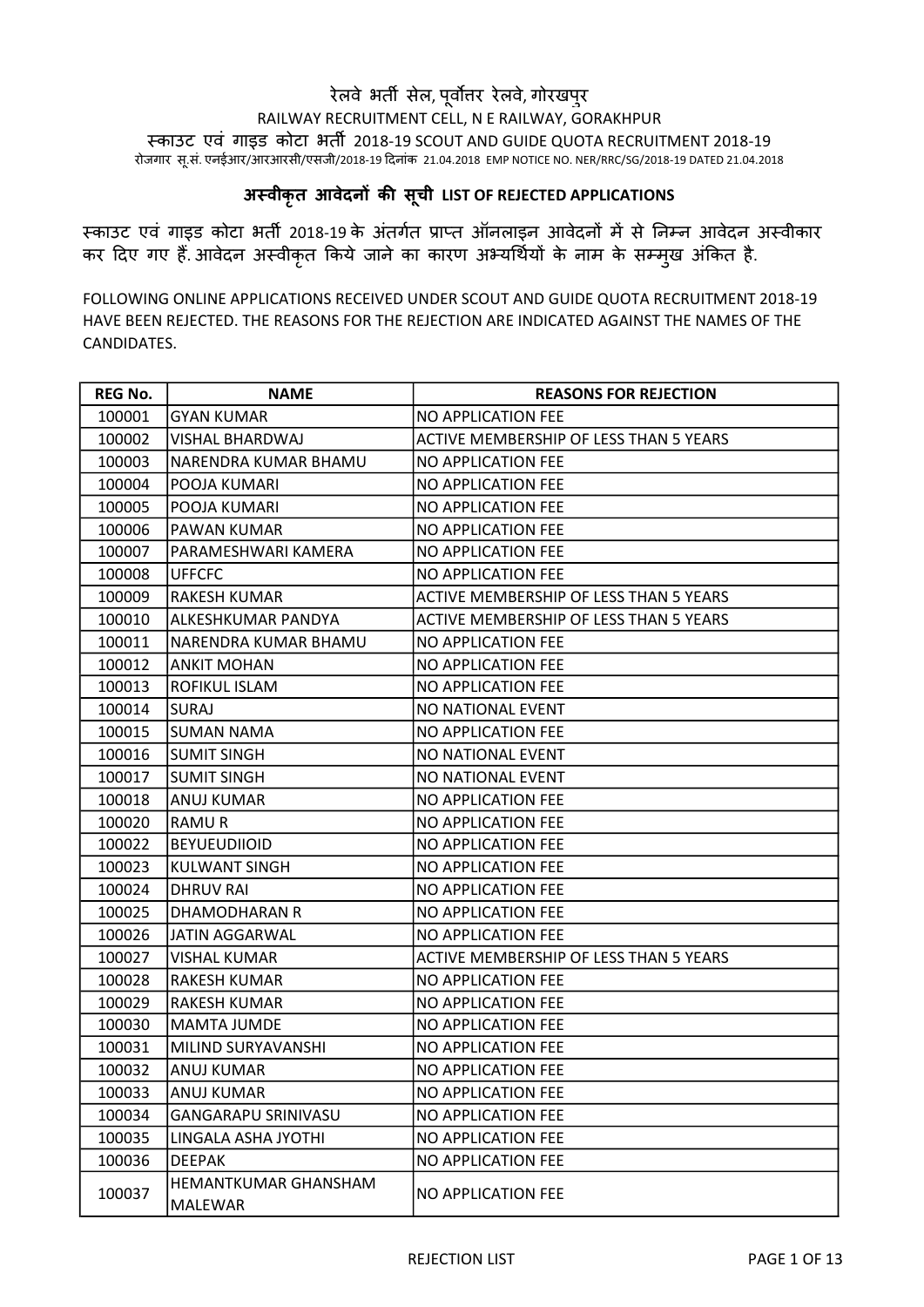| <b>REG No.</b> | <b>NAME</b>                   | <b>REASONS FOR REJECTION</b>                  |
|----------------|-------------------------------|-----------------------------------------------|
| 100038         | <b>DHRUV RAI</b>              | ACTIVE MEMBERSHIP OF LESS THAN 5 YEARS        |
| 100039         | YUVRAJ SINGH MEENA            | NO APPLICATION FEE                            |
| 100040         | <b>ABHAY PRATAP SINGH</b>     | NO APPLICATION FEE                            |
| 100041         | <b>SANJIB ROY</b>             | NO APPLICATION FEE                            |
| 100042         | <b>KUMAR VAIBHAV</b>          | NO APPLICATION FEE                            |
| 100043         | <b>NAVEEN KUMAR</b>           | NO APPLICATION FEE                            |
| 100044         | <b>KASHISH PAUL</b>           | NO APPLICATION FEE                            |
| 100045         | <b>MD GIYASUDDIN ANSARI</b>   | <b>NO APPLICATION FEE</b>                     |
| 100046         | MD SHAHROZ ADIL               | NO APPLICATION FEE                            |
| 100047         | <b>BHARTENDU KUMAR GAURAV</b> | <b>NO APPLICATION FEE</b>                     |
| 100048         | SUSHANTA MANDAL               | NO APPLICATION FEE                            |
| 100049         | PRABHAT KUMAR                 | NO APPLICATION FEE                            |
| 100050         | <b>SANJOY SINGHA</b>          | NO APPLICATION FEE                            |
| 100051         | <b>SOUVIK GUPTA</b>           | NO APPLICATION FEE                            |
| 100053         | <b>MANDEEP SINGH</b>          | NO APPLICATION FEE                            |
| 100054         | <b>HRUTVIK THAKAR</b>         | NO APPLICATION FEE                            |
| 100055         | <b>RESHNI</b>                 | NO APPLICATION FEE                            |
| 100056         | <b>DHEER SINGH</b>            | NO APPLICATION FEE                            |
| 100057         | <b>ASHISH KUMAR</b>           | NO APPLICATION FEE                            |
| 100058         | RAMPRAKASH NARNOLIYA          | ACTIVE MEMBERSHIP OF LESS THAN 5 YEARS        |
| 100059         | <b>ABHISHEK JAIN</b>          | ACTIVE MEMBERSHIP OF LESS THAN 5 YEARS        |
| 100060         | <b>LOKESH PANDEY</b>          | <b>NO APPLICATION FEE</b>                     |
| 100061         | <b>SUSHIL KUMAR</b>           | NO APPLICATION FEE                            |
| 100064         | <b>ABHISHEK</b>               | NO APPLICATION FEE                            |
| 100065         | MORE RUSHIKESH BHAGVANRAO     | INO APPLICATION FEE                           |
| 100067         | <b>ABHISHEK KUMAR</b>         | NO APPLICATION FEE                            |
| 100071         | RAVINDRA KUMAR BAIRWA         | NO APPLICATION FEE                            |
| 100075         | <b>VENKATESWARA RAO CH</b>    | <b>ACTIVE MEMBERSHIP OF LESS THAN 5 YEARS</b> |
| 100077         | DEEPAK KUMAR RANA             | <b>NO APPLICATION FEE</b>                     |
| 100078         | <b>NAGARAJU K</b>             | <b>NO APPLICATION FEE</b>                     |
| 100079         | <b>MATESH KUMAR</b>           | NO APPLICATION FEE                            |
| 100080         | <b>MATESH KUMAR SONI</b>      | NO APPLICATION FEE                            |
| 100081         | <b>MAYUR CHOUHAN</b>          | NO APPLICATION FEE                            |
| 100082         | <b>GOURANGA DAS</b>           | NO APPLICATION FEE                            |
| 100084         | SANTOSH KUMAR SAHU            | NO APPLICATION FEE                            |
| 100085         | <b>SATISH K</b>               | NO APPLICATION FEE                            |
| 100086         | <b>SUNIL KUMAR MEENA</b>      | ACTIVE MEMBERSHIP OF LESS THAN 5 YEARS        |
| 100087         | <b>BIBEK RANA</b>             | NO APPLICATION FEE                            |
| 100090         | <b>KRISHNAKUMAR K</b>         | NO APPLICATION FEE                            |
| 100091         | CHANDERPAL MEGHWAL            | NO APPLICATION FEE                            |
| 100092         | <b>MANOJ KUMAR</b>            | NO APPLICATION FEE                            |
| 100093         | <b>MANOJ KUMAR</b>            | NO APPLICATION FEE                            |
| 100094         | <b>SURJEET SINGH</b>          | NO APPLICATION FEE                            |
| 100095         | PANKAJ KACHARI                | NO APPLICATION FEE                            |
| 100096         | <b>BASA SAI GANESH</b>        | NO APPLICATION FEE                            |
| 100097         | <b>BISWAJIT DEY</b>           | NO APPLICATION FEE                            |
| 100099         | <b>JAYA PAL</b>               | NO APPLICATION FEE                            |
| 100101         | <b>ANUP MANDAL</b>            | NO APPLICATION FEE                            |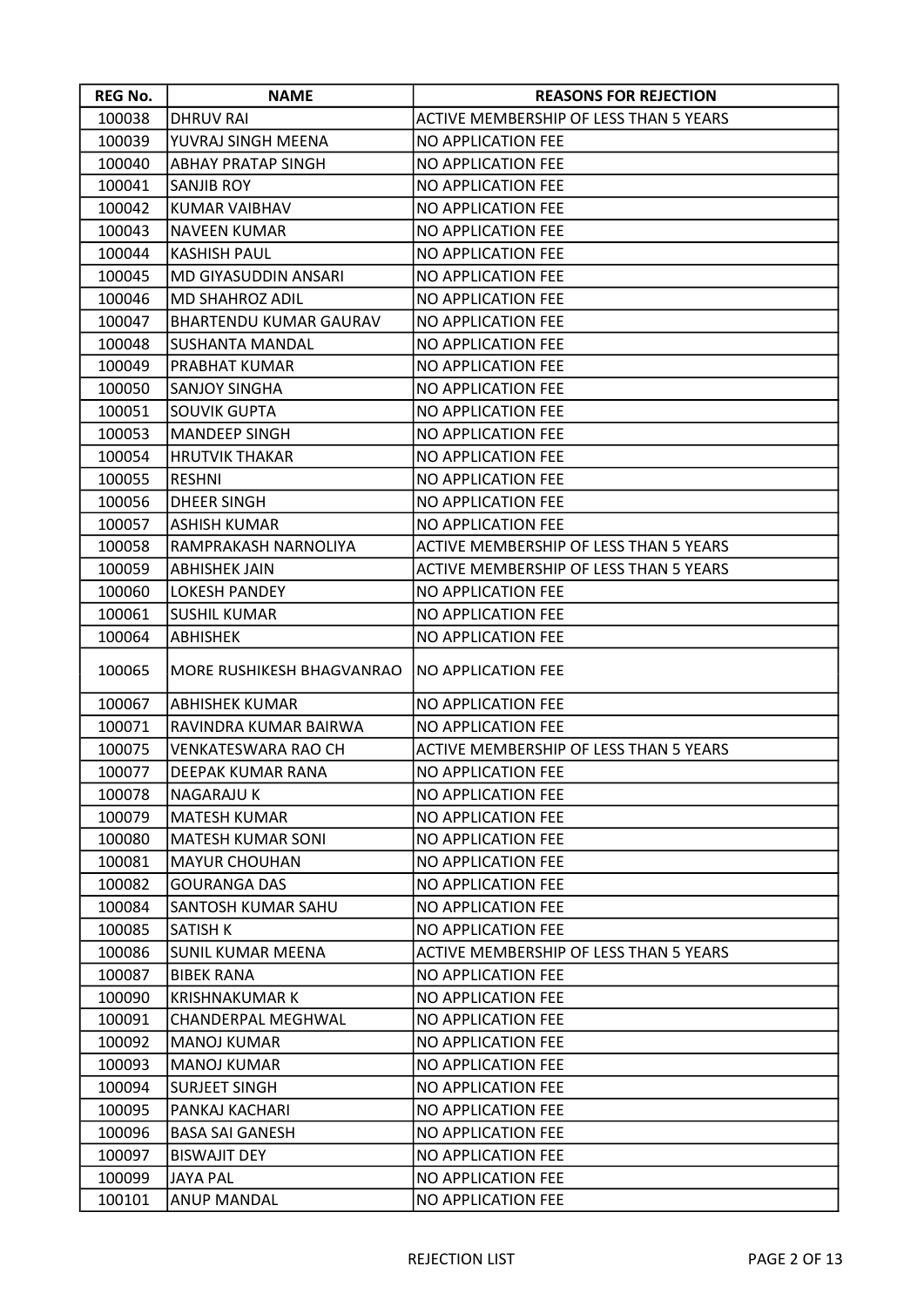| <b>REG No.</b> | <b>NAME</b>              | <b>REASONS FOR REJECTION</b>                  |
|----------------|--------------------------|-----------------------------------------------|
| 100102         | <b>ANANTA ROY</b>        | NO APPLICATION FEE                            |
| 100104         | <b>SUBRATA GHOSH</b>     | NO EDUCATIONAL QUALIFICATION                  |
| 100105         | KETAN RAMASHANK SAHANI   | <b>NO APPLICATION FEE</b>                     |
| 100106         | <b>RAVI KUMAR</b>        | NO APPLICATION FEE                            |
| 100107         | <b>HARIKESH</b>          | NO APPLICATION FEE                            |
| 100109         | NARENDRA TRIPATHI        | NO APPLICATION FEE                            |
| 100110         | MOHD RAFIQUZZAMAN        | NO APPLICATION FEE                            |
| 100111         | <b>GOVIND KUMAR</b>      | NO APPLICATION FEE                            |
| 100114         | <b>GOUTAM LET</b>        | NO APPLICATION FEE                            |
| 100115         | <b>HANI VIMAL</b>        | NO APPLICATION FEE                            |
| 100116         | <b>MAYANK PATPATIA</b>   | NO APPLICATION FEE                            |
| 100117         | <b>MOHD FARHAN</b>       | NO APPLICATION FEE                            |
| 100119         | PAWAR VAIBHAV VASANT     | NO APPLICATION FEE                            |
| 100120         | <b>SUDHAN</b>            | NO APPLICATION FEE                            |
| 100121         | <b>LOKESH</b>            | <b>ACTIVE MEMBERSHIP OF LESS THAN 5 YEARS</b> |
| 100122         | <b>MANU KAJLA</b>        | NO NATIONAL EVENT                             |
| 100123         | SHIBA KUMAR SHAW         | <b>NO APPLICATION FEE</b>                     |
| 100126         | <b>DEEPAK</b>            | NO APPLICATION FEE                            |
| 100127         | M NALLA MUTHU            | NO APPLICATION FEE                            |
| 100128         | ARBIND KUMAR SHARMA      | NO EDUCATIONAL QUALIFICATION                  |
| 100130         | KAVIYARASAN              | NO APPLICATION FEE                            |
| 100131         | KAVIYARASAN              | NO APPLICATION FEE                            |
| 100133         | <b>GANESH KUMAR</b>      | NO NATIONAL EVENT                             |
| 100134         | <b>SUNNY DEO</b>         | <b>NO STATE EVENT</b>                         |
| 100135         | <b>AVDHESH</b>           | NO APPLICATION FEE                            |
| 100136         | PROSENJIT SARKAR         | NO APPLICATION FEE                            |
| 100137         | CHANDHRU                 | NO APPLICATION FEE                            |
| 100138         | <b>RAMAN PRAKASH</b>     | NO APPLICATION FEE                            |
| 100139         | <b>AISHI DUTTA</b>       | NO APPLICATION FEE                            |
| 100140         | <b>SUNIL KUMAR YADAV</b> | NO APPLICATION FEE                            |
| 100141         | <b>BALDEV SINGH</b>      | NO APPLICATION FEE                            |
| 100142         | <b>ANANTA ROY</b>        | NO APPLICATION FEE                            |
| 100146         | P WILLIAM ZOU            | ACTIVE MEMBERSHIP OF LESS THAN 5 YEARS        |
| 100151         | MD KUTUBUDDIN MOLLA      | NO APPLICATION FEE                            |
| 100152         | SANDEEP KUMAR MAHATO     | NO APPLICATION FEE                            |
| 100154         | <b>MOHD FARHAN</b>       | NO APPLICATION FEE                            |
| 100155         | PAWAN PRAJAPATI          | NO APPLICATION FEE                            |
| 100157         | PREM SAGAR               | NO APPLICATION FEE                            |
| 100160         | AVINASH KUMAR            | NO APPLICATION FEE                            |
| 100162         | <b>KUMAR</b>             | NO APPLICATION FEE                            |
| 100163         | SANATAN CHAKMA           | NO APPLICATION FEE                            |
| 100165         | <b>TEST APPLICATION</b>  | NO APPLICATION FEE                            |
| 100167         | SHREEPADA NARSHIVAM      | NO APPLICATION FEE                            |
| 100168         | <b>JYOTIRMAY SINHA</b>   | NO APPLICATION FEE                            |
| 100170         | SANDEEP SINGH PANWAR     | NO APPLICATION FEE                            |
| 100171         | AKASH KUMAR MANDAL       | NO APPLICATION FEE                            |
| 100172         | NEHRU RAM MEENA          | NO APPLICATION FEE                            |
| 100173         | <b>CHITEN YOLMO</b>      | ACTIVE MEMBERSHIP OF LESS THAN 5 YEARS        |
| 100174         | <b>CHITEN YOLMO</b>      | NO APPLICATION FEE                            |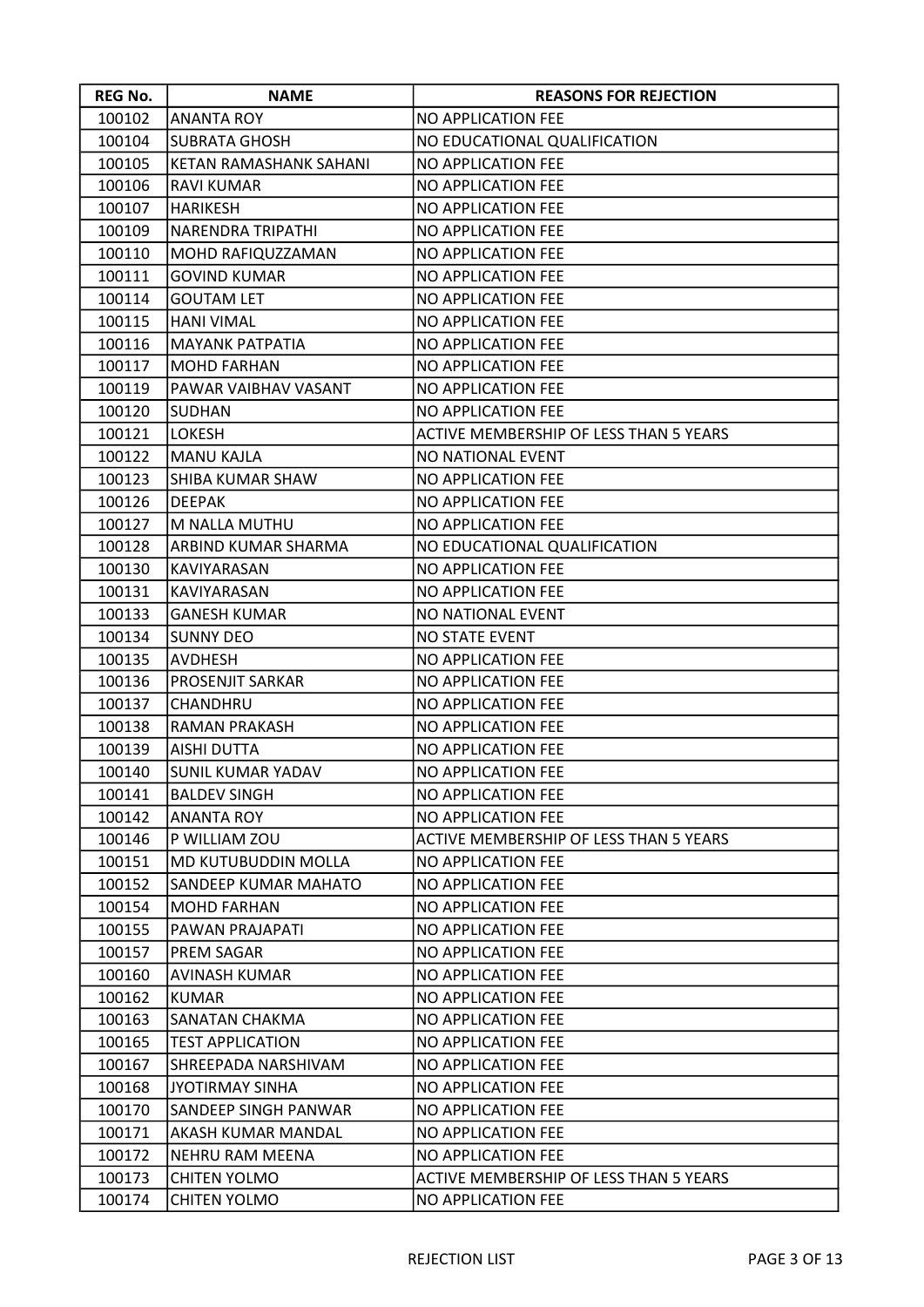| <b>REG No.</b> | <b>NAME</b>                    | <b>REASONS FOR REJECTION</b>                   |
|----------------|--------------------------------|------------------------------------------------|
| 100175         | PRAVEEN KUMAR                  | NO APPLICATION FEE                             |
|                |                                | NOT FULFILLING NATIONAL AND STATE LEVEL EVENTS |
| 100176         | RAJAT SHARMA                   | <b>CRITERIA</b>                                |
| 100177         | SANJAY KUMAR YADAV             | NO APPLICATION FEE                             |
| 100182         | <b>HEMLATA</b>                 | NO APPLICATION FEE                             |
| 100184         | DINESH KUMAR SINGH             | NO APPLICATION FEE                             |
| 100185         | DINESH KUMAR SINGH             | ACTIVE MEMBERSHIP OF LESS THAN 5 YEARS         |
| 100187         | PIYUSH CHAUHAN                 | NO APPLICATION FEE                             |
| 100188         | DEEPANKAR PANCHAL              | ACTIVE MEMBERSHIP OF LESS THAN 5 YEARS         |
| 100189         | <b>EMIL SOREN</b>              | NO APPLICATION FEE                             |
| 100190         | ANKIT MOHAN                    | NO APPLICATION FEE                             |
| 100191         | SANJIB NASKAR                  | NO APPLICATION FEE                             |
| 100192         | RIPAN DEB NATH                 | NO APPLICATION FEE                             |
| 100194         | CHANABASAPPA M MAGALAD         | ACTIVE MEMBERSHIP OF LESS THAN 5 YEARS         |
| 100195         | PUSHPANJALI                    | NO APPLICATION FEE                             |
| 100197         | UTKARSH PANDEY                 | NO APPLICATION FEE                             |
| 100199         | <b>BAGHEL RAKESH</b>           | NO APPLICATION FEE                             |
| 100200         | <b>MANISH CHANDRA UPADHYAY</b> | NO APPLICATION FEE                             |
| 100204         | DHEERAJ KUMAR                  | ACTIVE MEMBERSHIP OF LESS THAN 5 YEARS         |
| 100209         | RADHEYSHYAM GUPTA              | NO APPLICATION FEE                             |
| 100211         | NIRMAL MONDAL                  | NO APPLICATION FEE                             |
| 100213         | RISHAV JAIN                    | NO APPLICATION FEE                             |
| 100214         | AJAY KUMAR                     | NO APPLICATION FEE                             |
| 100215         | <b>AJAY KUMAR</b>              | NO APPLICATION FEE                             |
| 100216         | ROHITASHWA SINGH               | ACTIVE MEMBERSHIP OF LESS THAN 5 YEARS         |
| 100218         | RUKSANA KHATUN                 | NO APPLICATION FEE                             |
| 100219         | NIRMAL MONDAL                  | NO APPLICATION FEE                             |
| 100220         | A                              | NO APPLICATION FEE                             |
| 100221         | RUKSANA KHATUN                 | NO APPLICATION FEE                             |
| 100222         | PRIYANSHU MATHUR               | NO APPLICATION FEE                             |
| 100223         | <b>VIKKI PASWAN</b>            | NO APPLICATION FEE                             |
| 100224         | SANDEEP PETHARI                | NO APPLICATION FEE                             |
| 100227         | <b>CHANDRA SEKHAR DEEPAK</b>   | NO APPLICATION FEE                             |
| 100229         | RISHABH KUMAR SHARMA           | NO APPLICATION FEE                             |
| 100230         | VIKRAM SINGH CHAUHAN           | NO APPLICATION FEE                             |
| 100231         | ANISHKUMAR SHARMA              | NO APPLICATION FEE                             |
| 100233         | GAYAS AHMAD                    | NO APPLICATION FEE                             |
| 100244         | RAM LAL                        | NO APPLICATION FEE                             |
| 100248         | PRADEEP YADAV                  | NO APPLICATION FEE                             |
| 100249         | SHREERAM PRAJAPAT              | NO APPLICATION FEE                             |
| 100252         | RINJU JOSEPH P                 | ACTIVE MEMBERSHIP OF LESS THAN 5 YEARS         |
| 100255         | <b>BIRENDRA DAS</b>            | NO APPLICATION FEE                             |
| 100256         | PABITRA NASKAR                 | NO APPLICATION FEE                             |
| 100257         | H THANGKHANLIAN                | NO APPLICATION FEE                             |
| 100259         | PURNIMA SHARMA                 | NO APPLICATION FEE                             |
| 100260         | ANJALI KUMARI                  | ACTIVE MEMBERSHIP OF LESS THAN 5 YEARS         |
| 100262         | SHABANA BEGAM K                | NO APPLICATION FEE                             |
| 100266         | SHREEPADA NARSHIVAM            | NO EDUCATIONAL QUALIFICATION                   |
| 100267         | SONU                           | NO APPLICATION FEE                             |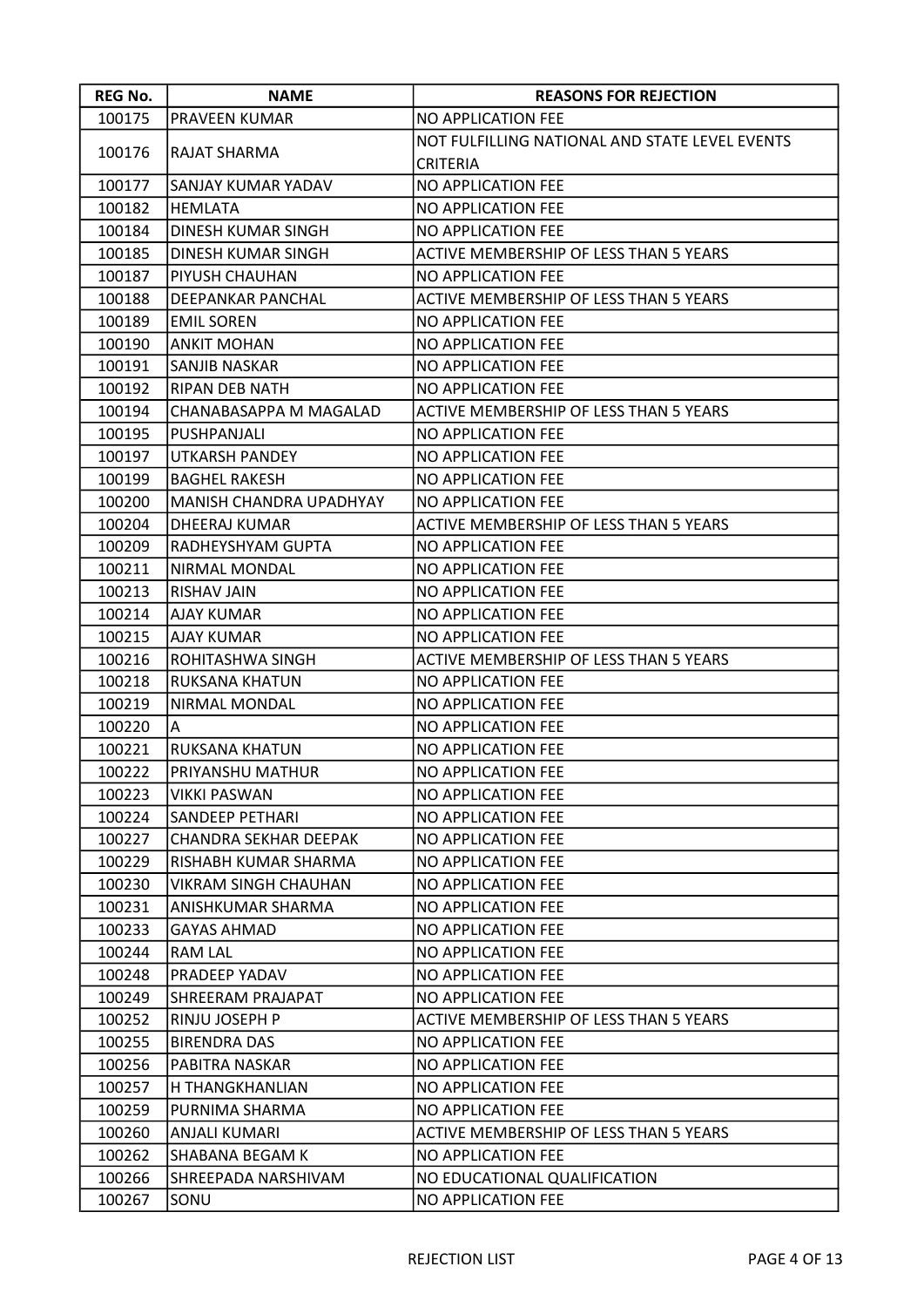| <b>REG No.</b> | <b>NAME</b>                 | <b>REASONS FOR REJECTION</b>               |
|----------------|-----------------------------|--------------------------------------------|
| 100270         | <b>GURJOT SINGH</b>         | NO APPLICATION FEE                         |
| 100271         | <b>SAHIL KUNDAL</b>         | <b>NO APPLICATION FEE</b>                  |
| 100272         | PURNIMA SHARMA              | NO EDUCATIONAL QUALIFICATION               |
| 100276         | <b>RAVI NANGARE</b>         | <b>NO APPLICATION FEE</b>                  |
| 100277         | ANUPAM VISHWAKARMA          | NO APPLICATION FEE                         |
| 100278         | MANINDER KUMAR BHATTI       | ACTIVE MEMBERSHIP OF LESS THAN 5 YEARS     |
| 100280         | <b>HARUN</b>                | NO APPLICATION FEE                         |
| 100287         | <b>AMIT TIWARI</b>          | NO APPLICATION FEE                         |
| 100289         | AJAY SINGH NETAM            | <b>NO APPLICATION FEE</b>                  |
| 100290         | SHREERAM PRAJAPAT           | NOT FULFILLING STATE LEVEL EVENTS CRITERIA |
| 100291         | SHREERAM PRAJAPAT           | NOT FULFILLING STATE LEVEL EVENTS CRITERIA |
| 100292         | <b>ABUL HOSSAIN</b>         | NO APPLICATION FEE                         |
| 100293         | <b>PULKIT GUPTA</b>         | NO APPLICATION FEE                         |
| 100294         | PRONIT DEBSHARMA            | NO APPLICATION FEE                         |
| 100295         | <b>DILIP KUMAR GUPTA</b>    | NO APPLICATION FEE                         |
| 100297         | MAHIPAL SINGH               | NO APPLICATION FEE                         |
| 100298         | <b>PRATEEK</b>              | NO APPLICATION FEE                         |
| 100301         | <b>MANPRIT SINGH</b>        | NO NATIONAL EVENT                          |
| 100302         | <b>BENJAMIN</b>             | NO APPLICATION FEE                         |
| 100303         | JAMUNA RANI MANNA           | NO APPLICATION FEE                         |
| 100304         | PATTAN ADAM KHAN            | ACTIVE MEMBERSHIP OF LESS THAN 5 YEARS     |
| 100305         | NIVEDITHA M C               | NO APPLICATION FEE                         |
| 100307         | SARTHAK VERMA               | NO APPLICATION FEE                         |
| 100309         | PANKAJ KUMAR                | NO APPLICATION FEE                         |
| 100310         | <b>ABHISHEK VERMA</b>       | NO APPLICATION FEE                         |
| 100311         | SAHIL VISHWAKARMA           | NO APPLICATION FEE                         |
| 100312         | <b>MANPREET KAUR</b>        | NO PRESIDENT CERTIFICATE OR HWB            |
| 100314         | AJAY KUMAR L                | NO APPLICATION FEE                         |
| 100321         | <b>RAJKUMAR SANTOKI</b>     | NO APPLICATION FEE                         |
| 100323         | PREETI UPADHYAY             | NOT FULFILLING STATE LEVEL EVENTS CRITERIA |
| 100325         | <b>DILIP KUMAR GUPTA</b>    | ACTIVE MEMBERSHIP OF LESS THAN 5 YEARS     |
| 100326         | ANKAR MONDAL                | NO APPLICATION FEE                         |
| 100328         | <b>AVINASH ROHILLA</b>      | NO APPLICATION FEE                         |
| 100329         | <b>RAJ NAHAR</b>            | NO APPLICATION FEE                         |
| 100337         | MUKESH KUMAR                | NO APPLICATION FEE                         |
| 100338         | <b>BIKASH PRASAD</b>        | NO APPLICATION FEE                         |
| 100339         | JATINDER SINGH              | NO APPLICATION FEE                         |
| 100340         | JATINDER SINGH              | NO APPLICATION FEE                         |
| 100341         | <b>BIKASH PRASAD</b>        | NO EDUCATIONAL QUALIFICATION               |
| 100344         | <b>NEERAJ</b>               | ACTIVE MEMBERSHIP OF LESS THAN 5 YEARS     |
| 100347         | <b>JESMINA KHATUN</b>       | NO APPLICATION FEE                         |
| 100349         | <b>SANOJ KUMAR</b>          | NO APPLICATION FEE                         |
| 100350         | SYED ABDUL SAHROOKH         | NO APPLICATION FEE                         |
| 100353         | SUNIL NARAYAN MAKODE        | NO APPLICATION FEE                         |
| 100354         | <b>SUNIL NARAYAN MAKODE</b> | NO APPLICATION FEE                         |
| 100355         | <b>AJIT KUMAR</b>           | NO APPLICATION FEE                         |
| 100357         | KUMAR MANGALU RATHOD        | ACTIVE MEMBERSHIP OF LESS THAN 5 YEARS     |
| 100362         | PANKAJ KUMAR                | NO APPLICATION FEE                         |
| 100363         | <b>SOUMIK MAN</b>           | NO APPLICATION FEE                         |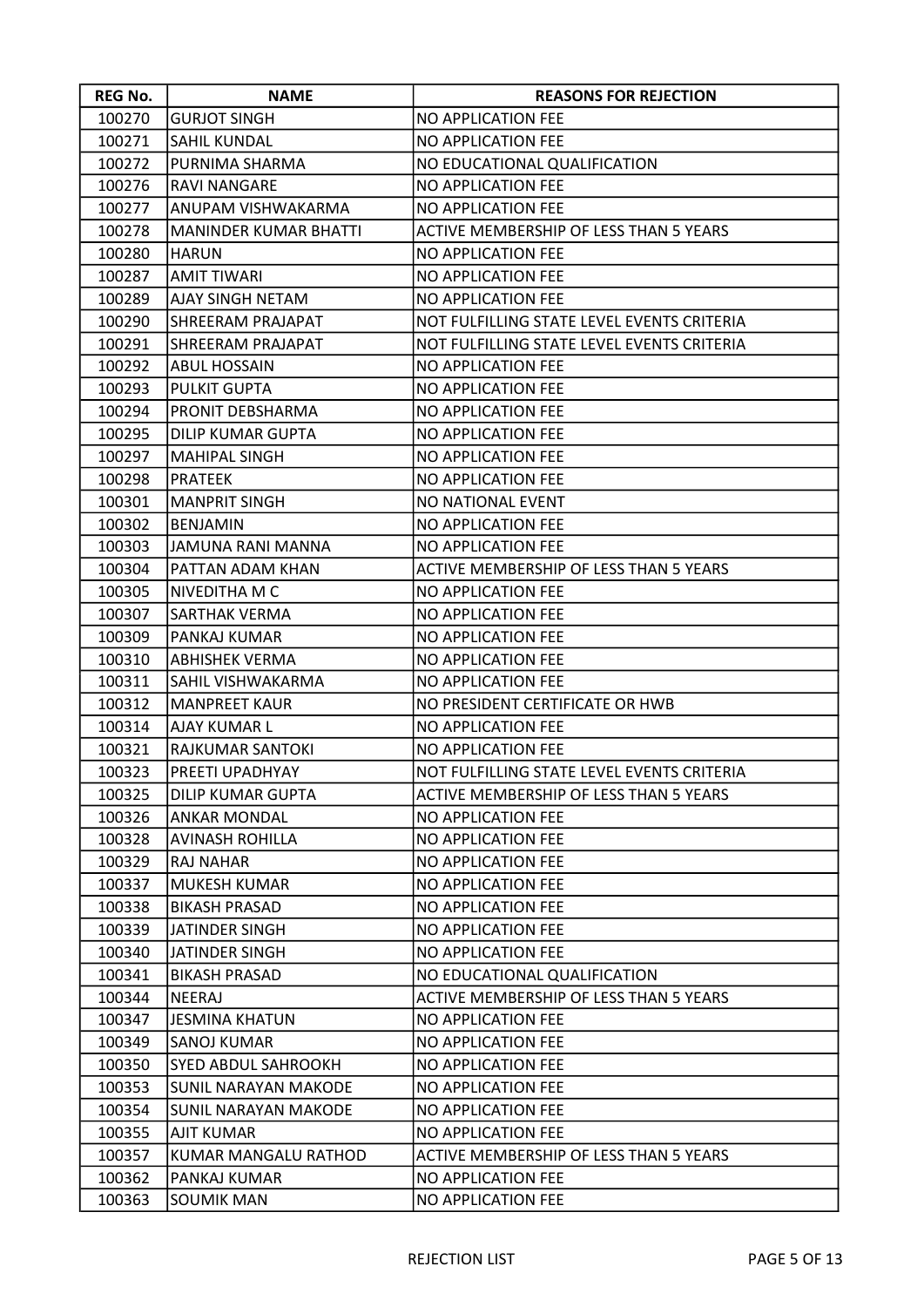| <b>REG No.</b> | <b>NAME</b>                   | <b>REASONS FOR REJECTION</b>           |
|----------------|-------------------------------|----------------------------------------|
| 100364         | PANKAJ KUMAR MISHRA           | <b>NO APPLICATION FEE</b>              |
| 100365         | <b>MOHD USMAN ARIF</b>        | ACTIVE MEMBERSHIP OF LESS THAN 5 YEARS |
| 100366         | <b>MOHD USMAN ARIF</b>        | <b>NO APPLICATION FEE</b>              |
| 100368         | MOHD USMAN ARIF               | ACTIVE MEMBERSHIP OF LESS THAN 5 YEARS |
| 100369         | RAHUL JOSHI                   | NO APPLICATION FEE                     |
| 100373         | NIVEDITHA M C                 | <b>NO APPLICATION FEE</b>              |
| 100374         | <b>SUKHVINDER PAL SINGH</b>   | <b>NO APPLICATION FEE</b>              |
| 100375         | DEEPAK KUMAR VERMA            | <b>NO APPLICATION FEE</b>              |
| 100386         | HARSHIT RAIKWAR               | <b>NO STATE EVENT</b>                  |
| 100388         | <b>BHUKYA VIJAYA NAIK</b>     | <b>NO APPLICATION FEE</b>              |
| 100389         | NARASIMHAMURTHY N M           | NO APPLICATION FEE                     |
| 100390         | NARASIMHAMURTHY N M           | ACTIVE MEMBERSHIP OF LESS THAN 5 YEARS |
| 100392         | <b>BUNTY SINGH CHAHAR</b>     | <b>NO APPLICATION FEE</b>              |
| 100393         | <b>BHARATI PRATIK SURESH</b>  | ACTIVE MEMBERSHIP OF LESS THAN 5 YEARS |
| 100394         | <b>BHOOPESH KUMAR SAHU</b>    | NO NATIONAL EVENT                      |
| 100395         | T MANJU                       | NO APPLICATION FEE                     |
| 100396         | KAJAL KUMARI ROY              | <b>NO APPLICATION FEE</b>              |
| 100397         | MANGESH JANGLU GODBOLE        | NO APPLICATION FEE                     |
| 100398         | KAJAL KUMARI ROY              | <b>NO NATIONAL EVENT</b>               |
| 100400         | MEENAKSHI VERMA               | <b>NO STATE EVENT</b>                  |
| 100401         | <b>MANGESH JANGLU GODBOLE</b> | ACTIVE MEMBERSHIP OF LESS THAN 5 YEARS |
| 100405         | <b>SHIV KUMAR THAKUR</b>      | <b>NO APPLICATION FEE</b>              |
| 100407         | SURESH WADHAN                 | NO APPLICATION FEE                     |
| 100408         | <b>SONU KUMAR</b>             | <b>NO APPLICATION FEE</b>              |
| 100409         | CHAVITHI KRISHNA KUMARI       | <b>NO APPLICATION FEE</b>              |
| 100413         | <b>FIMCHUNGHNUNG</b>          | NO APPLICATION FEE                     |
| 100414         | <b>ASHOK KUMAR</b>            | <b>NO APPLICATION FEE</b>              |
| 100416         | SANTOSH KUMAR                 | <b>NO APPLICATION FEE</b>              |
| 100419         | <b>AJAY KUMAR</b>             | <b>NO APPLICATION FEE</b>              |
| 100420         | <b>NAYAN MESHRAM</b>          | <b>NO APPLICATION FEE</b>              |
| 100422         | <b>KEERTHIR</b>               | <b>NO APPLICATION FEE</b>              |
| 100429         | <b>KEEMAT LAL</b>             | <b>NO APPLICATION FEE</b>              |
| 100431         | KAUSHIK SAMADDAR              | NO APPLICATION FEE                     |
| 100433         | <b>SOUVIK SAMADDAR</b>        | NO EDUCATIONAL QUALIFICATION           |
| 100439         | HIMAT KUMAR                   | NO APPLICATION FEE                     |
| 100442         | <b>RISHI RJ</b>               | <b>NO APPLICATION FEE</b>              |
| 100444         | JOHIRUL ISLAMA AHMED          | NO APPLICATION FEE                     |
| 100445         | MOHINI JAGDEEP SINGH          | NO APPLICATION FEE                     |
| 100446         | <b>SWETA TIRKEY</b>           | ACTIVE MEMBERSHIP OF LESS THAN 5 YEARS |
| 100447         | <b>DEVI SINGH</b>             | NO APPLICATION FEE                     |
| 100449         | SUDHANSHU MISHRA              | <b>NO APPLICATION FEE</b>              |
| 100451         | <b>CHRIS GEORGE</b>           | NO APPLICATION FEE                     |
| 100454         | <b>CHRIS GEORGE</b>           | ACTIVE MEMBERSHIP OF LESS THAN 5 YEARS |
| 100459         | PRABHAT KUMAR                 | NO PRESIDENT CERTIFICATE OR HWB        |
| 100461         | POONAM CHHABRA                | NO APPLICATION FEE                     |
| 100462         | SHUBHAM KUMAR                 | <b>NO APPLICATION FEE</b>              |
| 100468         | М                             | NO APPLICATION FEE                     |
| 100469         | <b>SUNIL KUMAR</b>            | NO APPLICATION FEE                     |
| 100470         | SANJAY BARELIYA               | NO APPLICATION FEE                     |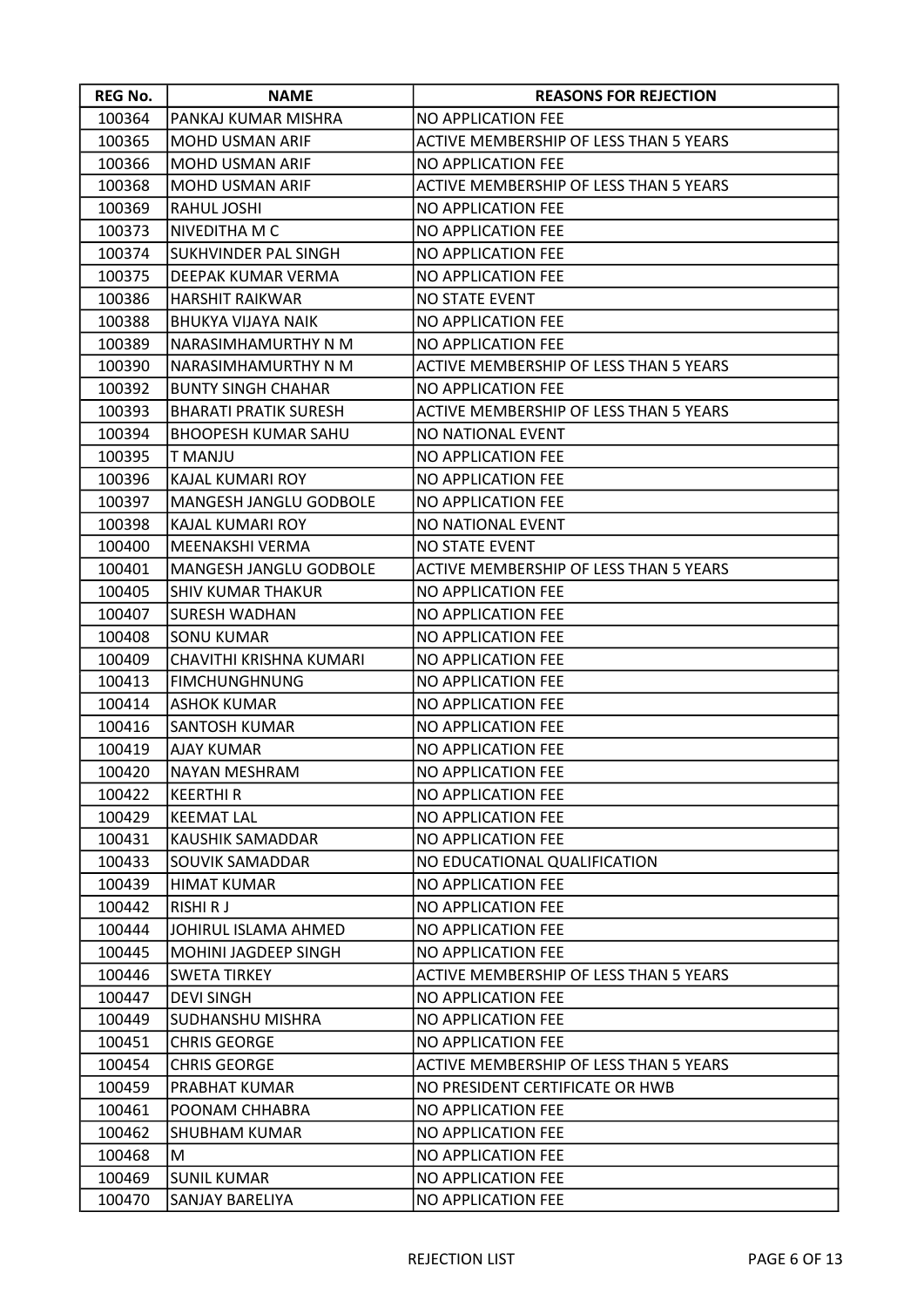| <b>REG No.</b> | <b>NAME</b>              | <b>REASONS FOR REJECTION</b>                  |
|----------------|--------------------------|-----------------------------------------------|
| 100471         | <b>HRITTIKA BANERJEE</b> | NO APPLICATION FEE                            |
| 100472         | <b>AKHILESH TRIPATHI</b> | NO APPLICATION FEE                            |
| 100474         | <b>GUNJA SONI</b>        | NO APPLICATION FEE                            |
| 100480         | ARJUN VISHWAKARMA        | NO APPLICATION FEE                            |
| 100485         | <b>CHANDAN KUMAR</b>     | ACTIVE MEMBERSHIP OF LESS THAN 5 YEARS        |
| 100486         | RAJENDRA SEN             | ACTIVE MEMBERSHIP OF LESS THAN 5 YEARS        |
| 100488         | <b>FIRDAUS NAAZ</b>      | NO NATIONAL EVENT                             |
| 100490         | <b>PARVESH KUMAR</b>     | ACTIVE MEMBERSHIP OF LESS THAN 5 YEARS        |
| 100495         | <b>BORSE DIPAK DILIP</b> | NO APPLICATION FEE                            |
| 100497         | <b>ARIJIT MITRA</b>      | NO APPLICATION FEE                            |
| 100498         | PAWAN RAUTELA            | NO APPLICATION FEE                            |
| 100499         | <b>ARIJIT MITRA</b>      | NO APPLICATION FEE                            |
| 100500         | <b>ISTIYAK ALI</b>       | <b>NO STATE EVENT</b>                         |
| 100503         | <b>ISTIYAK ALI</b>       | NO STATE EVENT                                |
| 100504         | PRATIM HALDER            | ACTIVE MEMBERSHIP OF LESS THAN 5 YEARS        |
| 100514         | <b>SARVESH BHARTI</b>    | NO APPLICATION FEE                            |
| 100515         | SARVESH BHARTI           | NO APPLICATION FEE                            |
| 100523         | <b>MANOJ KUMAR</b>       | NO APPLICATION FEE                            |
| 100526         | JITENDRA KUMAR SHAKYA    | NO APPLICATION FEE                            |
| 100528         | <b>ARATI SARDER</b>      | NO EDUCATIONAL QUALIFICATION                  |
| 100533         | JAGAN                    | NO APPLICATION FEE                            |
| 100545         | POOJA                    | NO APPLICATION FEE                            |
| 100547         | PRATAPSINGH              | NO APPLICATION FEE                            |
| 100554         | <b>SHYAM SUNDER</b>      | NO APPLICATION FEE                            |
| 100558         | SAURABH SHARMA           | NO APPLICATION FEE                            |
| 100574         | PREMANAND P              | ACTIVE MEMBERSHIP OF LESS THAN 5 YEARS        |
| 100581         | NAZIA PERVEEN            | NOT FULFILLING NATIONAL LEVEL EVENTS CRITERIA |
| 100582         | <b>AKASH MATHPAL</b>     | NO PRESIDENT CERTIFICATE OR HWB               |
| 100589         | RITI KUMARI JAISWARA     | NO APPLICATION FEE                            |
| 100590         | <b>SUKULAL HANSDA</b>    | ACTIVE MEMBERSHIP OF LESS THAN 5 YEARS        |
| 100591         | <b>MANGERAM</b>          | NO APPLICATION FEE                            |
| 100593         | <b>GOSULA NAGARJUNA</b>  | NO APPLICATION FEE                            |
| 100594         | SARMILA BASTIA           | NOT FULFILLING STATE LEVEL EVENTS CRITERIA    |
| 100597         | SARMILA BASTIA           | NOT FULFILLING STATE LEVEL EVENTS CRITERIA    |
| 100598         | <b>MOHD JAVEED</b>       | NO APPLICATION FEE                            |
| 100599         | DEEPAK KUMAR VERMA       | NO NATIONAL EVENT                             |
| 100606         | KIRAN KUMARI             | NO EDUCATIONAL QUALIFICATION                  |
| 100609         | AKLESH KUMAR PAL         | NO APPLICATION FEE                            |
| 100610         | SHANKAT TARNI SAHOO      | NOT FULFILLING STATE LEVEL EVENTS CRITERIA    |
| 100612         | <b>AJAY PUROHIT</b>      | NO APPLICATION FEE                            |
| 100613         | SIDDHESWAR SUTRADHAR     | NO APPLICATION FEE                            |
| 100616         | RAMESH KUMAR VERMA       | ACTIVE MEMBERSHIP OF LESS THAN 5 YEARS        |
| 100621         | ARBIND KUMAR SHANKAR     | NO APPLICATION FEE                            |
| 100623         | <b>THALLA JAGAN</b>      | NO APPLICATION FEE                            |
| 100625         | ASFSADFASDFAS            | NO APPLICATION FEE                            |
| 100627         | UMESH VIJAY PATIL        | ACTIVE MEMBERSHIP OF LESS THAN 5 YEARS        |
| 100635         | ROSHAN KUMAR VERMA       | NOT FULFILLING NATIONAL LEVEL EVENTS CRITERIA |
| 100637         | <b>ROHAN PATEL</b>       | NO APPLICATION FEE                            |
| 100638         | SANOJ KUMAR              | NO APPLICATION FEE                            |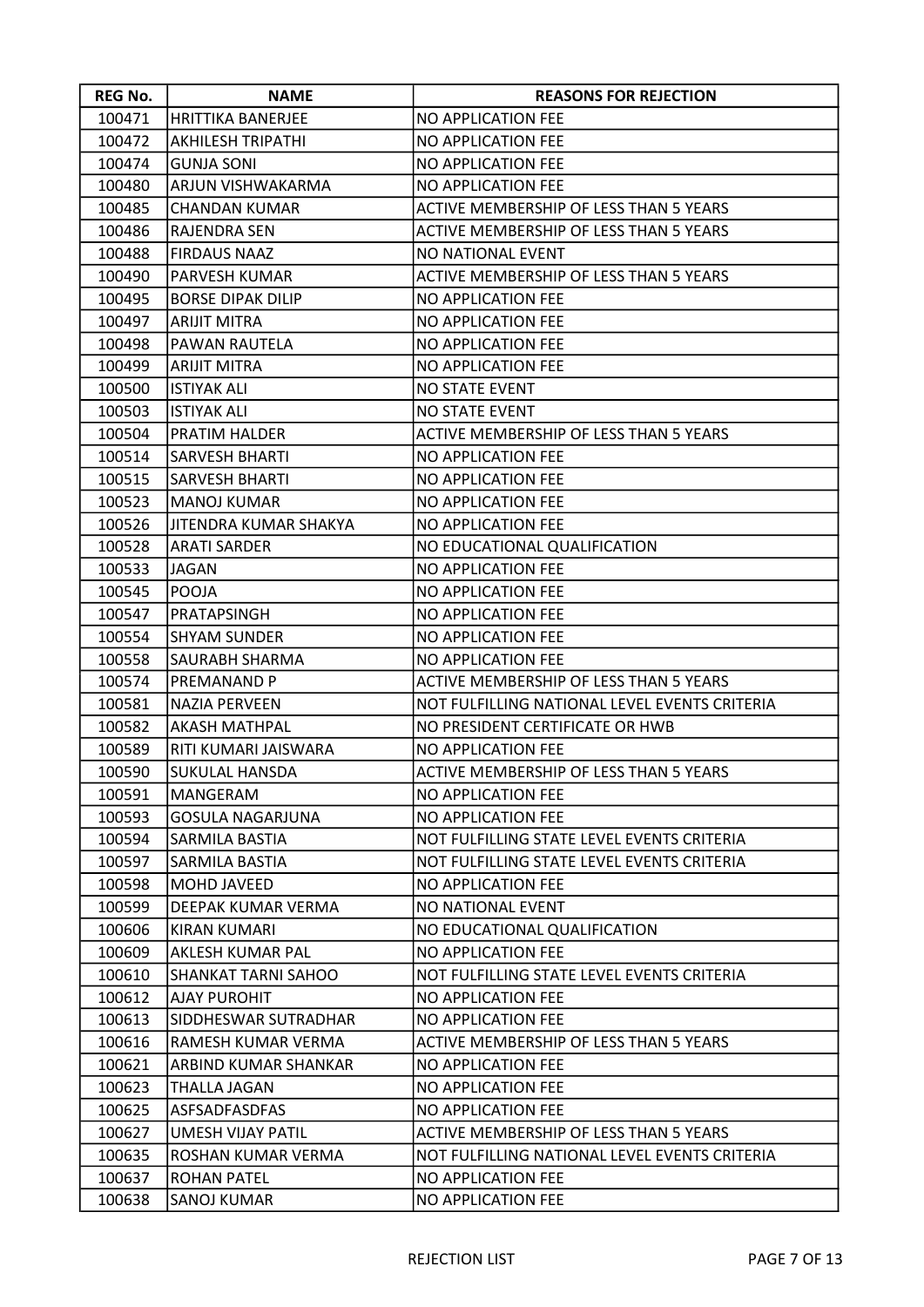| <b>REG No.</b> | <b>NAME</b>               | <b>REASONS FOR REJECTION</b>                  |
|----------------|---------------------------|-----------------------------------------------|
| 100641         | SAROJ KUMAR DAS           | <b>NO APPLICATION FEE</b>                     |
| 100645         | VISHNU VIJAYAN            | <b>NO APPLICATION FEE</b>                     |
| 100648         | SIDDHESWAR SUTRADHAR      | <b>NO APPLICATION FEE</b>                     |
| 100649         | SIDDHESWAR SUTRADHAR      | NO APPLICATION FEE                            |
| 100653         | <b>KRISHAN KUMAR</b>      | <b>NO APPLICATION FEE</b>                     |
| 100657         | SAMYADIP ROY              | <b>NO APPLICATION FEE</b>                     |
| 100659         | SADDAM HUSAIN             | <b>NO APPLICATION FEE</b>                     |
| 100666         | <b>ARJUN A R</b>          | <b>NO APPLICATION FEE</b>                     |
| 100672         | LAWRENCE GURIA            | <b>NO STATE EVENT</b>                         |
| 100676         | KUSHAL DINKAR JANGALE     | <b>NO APPLICATION FEE</b>                     |
| 100683         | PRASHANT SANJAY SAWAI     | NO APPLICATION FEE                            |
| 100684         | <b>SURAJIT DAS</b>        | NO APPLICATION FEE                            |
| 100685         | ABID ALI                  | NO APPLICATION FEE                            |
| 100688         | SHAKTI SINGH RAJAWAT      | ACTIVE MEMBERSHIP OF LESS THAN 5 YEARS        |
| 100690         | <b>ROHIT</b>              | <b>NO APPLICATION FEE</b>                     |
| 100691         | GULSHAN KUMAR             | NO PRESIDENT CERTIFICATE OR HWB               |
| 100692         | <b>GAURAV KHARE</b>       | <b>NO APPLICATION FEE</b>                     |
| 100696         | MUNEESH KUMAR SHARMA      | ACTIVE MEMBERSHIP OF LESS THAN 5 YEARS        |
| 100699         | <b>GANESH RAJ</b>         | ACTIVE MEMBERSHIP OF LESS THAN 5 YEARS        |
| 100700         | <b>BHUKYA SURESH</b>      | NO PRESIDENT CERTIFICATE OR HWB               |
| 100701         | THAIWAHA REANG            | <b>NO APPLICATION FEE</b>                     |
| 100706         | <b>KARAN SHARMA</b>       | <b>NO APPLICATION FEE</b>                     |
| 100709         | PRASHANT DHANRAJ TAKSANDE | NO APPLICATION FEE                            |
| 100714         | <b>KM SONY</b>            | <b>ACTIVE MEMBERSHIP OF LESS THAN 5 YEARS</b> |
| 100718         | SANJAY KUMAR              | NO APPLICATION FEE                            |
| 100719         | <b>ATIBAL SINGH</b>       | <b>NO APPLICATION FEE</b>                     |
| 100722         | YOGESH BHANUDAS SHINDE    | ACTIVE MEMBERSHIP OF LESS THAN 5 YEARS        |
| 100723         | <b>BADRI RAM</b>          | <b>NO APPLICATION FEE</b>                     |
| 100724         | <b>MAYUR</b>              | <b>NO APPLICATION FEE</b>                     |
| 100725         | <b>SUNDARAM M</b>         | <b>NO APPLICATION FEE</b>                     |
| 100726         | <b>TANU SHARMA</b>        | NOT FULFILLING STATE LEVEL EVENTS CRITERIA    |
| 100727         | <b>SANCHITA BOSE</b>      | <b>NO APPLICATION FEE</b>                     |
| 100730         | <b>JAIPRAKASH RAJAK</b>   | NO APPLICATION FEE                            |
| 100734         | <b>SUBHANKAR BHUNIA</b>   | <b>NO APPLICATION FEE</b>                     |
| 100737         | <b>AVNEET SHARMA</b>      | ACTIVE MEMBERSHIP OF LESS THAN 5 YEARS        |
| 100738         | RANJIT SARKAR             | <b>NO APPLICATION FEE</b>                     |
| 100739         | NILASHREE MONDAL          | <b>NO APPLICATION FEE</b>                     |
| 100740         | MRITUNJAY KUMAR PANDEY    | <b>NO APPLICATION FEE</b>                     |
| 100744         | LALA RAM                  | <b>NO APPLICATION FEE</b>                     |
| 100745         | ABU AAMIR                 | ACTIVE MEMBERSHIP OF LESS THAN 5 YEARS        |
| 100752         | SAMYADIP ROY              | <b>NO APPLICATION FEE</b>                     |
| 100754         | RAKESH                    | <b>NO APPLICATION FEE</b>                     |
| 100756         | RANJAN KUMAR CHOUDHARY    | <b>ACTIVE MEMBERSHIP OF LESS THAN 5 YEARS</b> |
| 100759         | SANJAY PRASAD             | ACTIVE MEMBERSHIP OF LESS THAN 5 YEARS        |
| 100766         | SAMYADIP ROY              | NO APPLICATION FEE                            |
| 100770         | PRAMOD KR RAJAK           | <b>NO APPLICATION FEE</b>                     |
| 100773         | NIKESH SAINI              | NO APPLICATION FEE                            |
| 100776         | RAJENDRA KUMAR SAHANI     | <b>NO APPLICATION FEE</b>                     |
| 100778         | <b>MOHD FARHAN</b>        | NOT FULFILLING STATE LEVEL EVENTS CRITERIA    |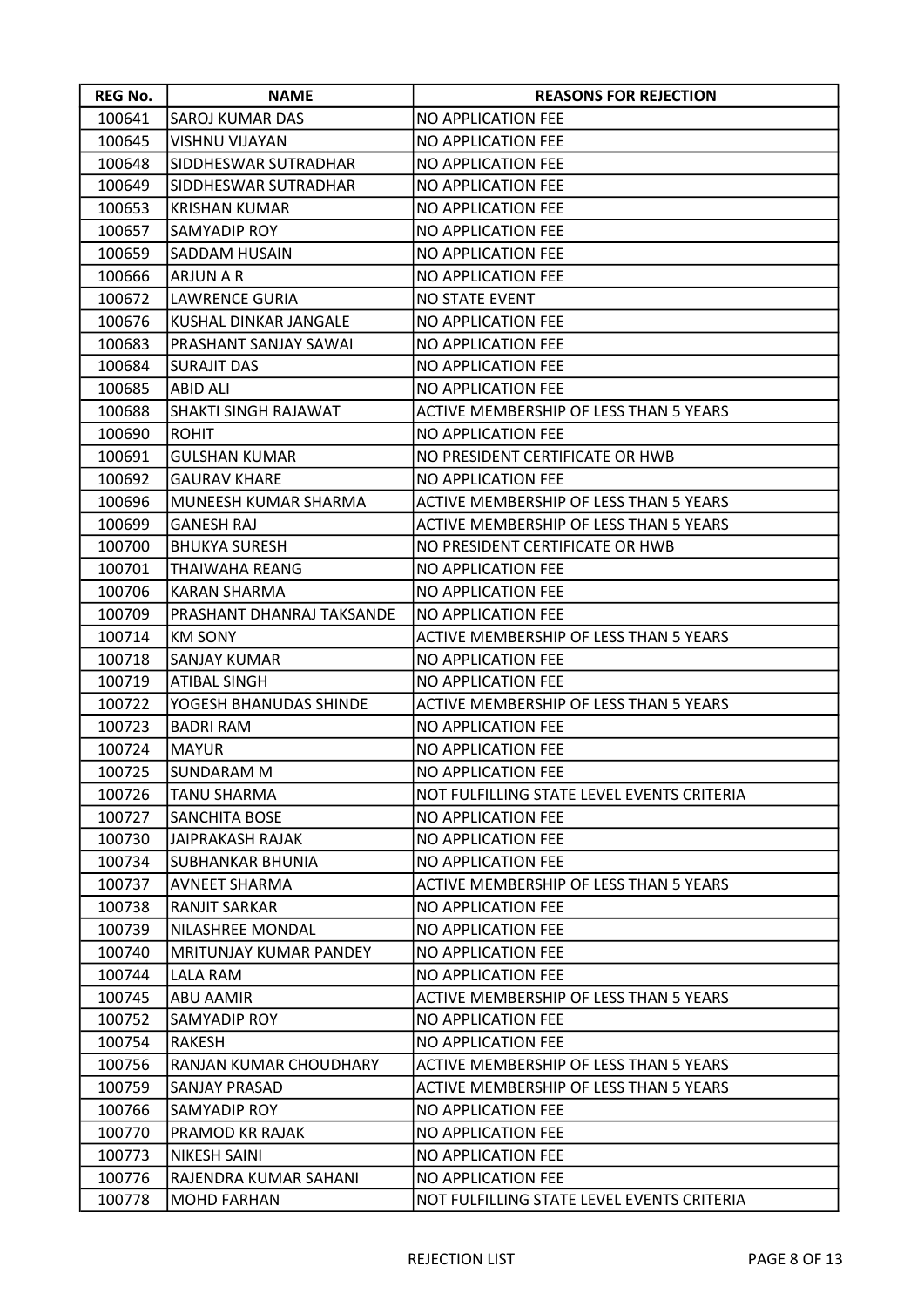| <b>REG No.</b> | <b>NAME</b>               | <b>REASONS FOR REJECTION</b>                  |
|----------------|---------------------------|-----------------------------------------------|
| 100784         | <b>SUMAN KUMAR</b>        | <b>NO APPLICATION FEE</b>                     |
| 100787         | <b>RAJIT SHARMA</b>       | NO APPLICATION FEE                            |
| 100790         | <b>AJIT VIKRAM SINGH</b>  | <b>NO APPLICATION FEE</b>                     |
| 100791         | PRAMOD KR RAJAK           | NO APPLICATION FEE                            |
| 100793         | YOGITA SINHA              | ACTIVE MEMBERSHIP OF LESS THAN 5 YEARS        |
| 100794         | SUMAN KUMAR               | ACTIVE MEMBERSHIP OF LESS THAN 5 YEARS        |
| 100795         | <b>GAUTAM KUMAR</b>       | NO APPLICATION FEE                            |
| 100796         | <b>JITENDRA TYAGI</b>     | <b>NO APPLICATION FEE</b>                     |
| 100798         | <b>AJAY KUMAR</b>         | NO APPLICATION FEE                            |
| 100799         | <b>KUMARI VEENA</b>       | NO PRESIDENT CERTIFICATE OR HWB               |
| 100801         | JAYAKUMAR J               | NO APPLICATION FEE                            |
| 100803         | JAYAKUMAR J               | NO APPLICATION FEE                            |
| 100807         | MANDLA YOGENDRA SAI       | NO EDUCATIONAL QUALIFICATION                  |
| 100812         | P SAI PRADEEP             | NO APPLICATION FEE                            |
| 100814         | KASAR ISMAIL SATTAR       | ACTIVE MEMBERSHIP OF LESS THAN 5 YEARS        |
| 100817         | NAMITA CHOWDHARY          | NO APPLICATION FEE                            |
| 100820         | MILCHE SONABAL R MARAK    | NO EDUCATIONAL QUALIFICATION                  |
| 100823         | SANJAY PRASAD             | NO APPLICATION FEE                            |
| 100825         | SHABANA BEGUM K           | ACTIVE MEMBERSHIP OF LESS THAN 5 YEARS        |
| 100827         | <b>BIRBALYADAV</b>        | <b>NO APPLICATION FEE</b>                     |
| 100830         | <b>SONIA</b>              | NO APPLICATION FEE                            |
| 100832         | <b>RAHUL KUMAR</b>        | <b>NO APPLICATION FEE</b>                     |
| 100833         | PANTHANGI SAI NIRANJAN    | NOT FULFILLING STATE LEVEL EVENTS CRITERIA    |
| 100835         | JAYANTA BORO              | <b>NO APPLICATION FEE</b>                     |
| 100836         | SRI DIVYA PALURI          | ACTIVE MEMBERSHIP OF LESS THAN 5 YEARS        |
| 100839         | AJAY DEEP                 | <b>NO STATE EVENT</b>                         |
| 100847         | <b>GIRISH KUMAR</b>       | <b>NO APPLICATION FEE</b>                     |
| 100854         | MAYUR NANAJI MESHRAM      | ACTIVE MEMBERSHIP OF LESS THAN 5 YEARS        |
| 100855         | <b>GUDDU PRASAD</b>       | <b>NO APPLICATION FEE</b>                     |
| 100856         | NEERAJ KUMAR MANDAL       | ACTIVE MEMBERSHIP OF LESS THAN 5 YEARS        |
| 100858         | PAWANA DEVI               | ACTIVE MEMBERSHIP OF LESS THAN 5 YEARS        |
| 100861         | PRADIP MANDI              | ACTIVE MEMBERSHIP OF LESS THAN 5 YEARS        |
| 100862         | <b>KARTIK BERA</b>        | ACTIVE MEMBERSHIP OF LESS THAN 5 YEARS        |
| 100867         | <b>BASU BORA</b>          | <b>ACTIVE MEMBERSHIP OF LESS THAN 5 YEARS</b> |
| 100873         | RAJA SINGH                | <b>NO APPLICATION FEE</b>                     |
| 100875         | <b>RAVI KUMAR</b>         | <b>ACTIVE MEMBERSHIP OF LESS THAN 5 YEARS</b> |
| 100876         | <b>DALPAT MALI</b>        | NO APPLICATION FEE                            |
| 100877         | <b>DIPANJOY MAL</b>       | NO APPLICATION FEE                            |
| 100879         | PURNIMA BHARTI            | <b>NO STATE EVENT</b>                         |
| 100887         | ADADI VEERA VENKATA       | <b>NO APPLICATION FEE</b>                     |
|                | SATYANARAYANA             |                                               |
| 100889         | DIBYA SHAKTI PANDA        | NO APPLICATION FEE                            |
| 100898         | <b>MANJEET SINGH</b>      | NO EDUCATIONAL QUALIFICATION                  |
| 100899         | DIVANSHU JAISWAL          | NO PRESIDENT CERTIFICATE OR HWB               |
| 100901         | DHOKE ASHISH ARUN         | NO APPLICATION FEE                            |
| 100902         | HARSHAL MADHUKAR PALODKAR | <b>NO APPLICATION FEE</b>                     |
| 100903         | <b>BINAY KUMAR RAI</b>    | ACTIVE MEMBERSHIP OF LESS THAN 5 YEARS        |
| 100904         | RAJKUMAR MONDAL           | NO APPLICATION FEE                            |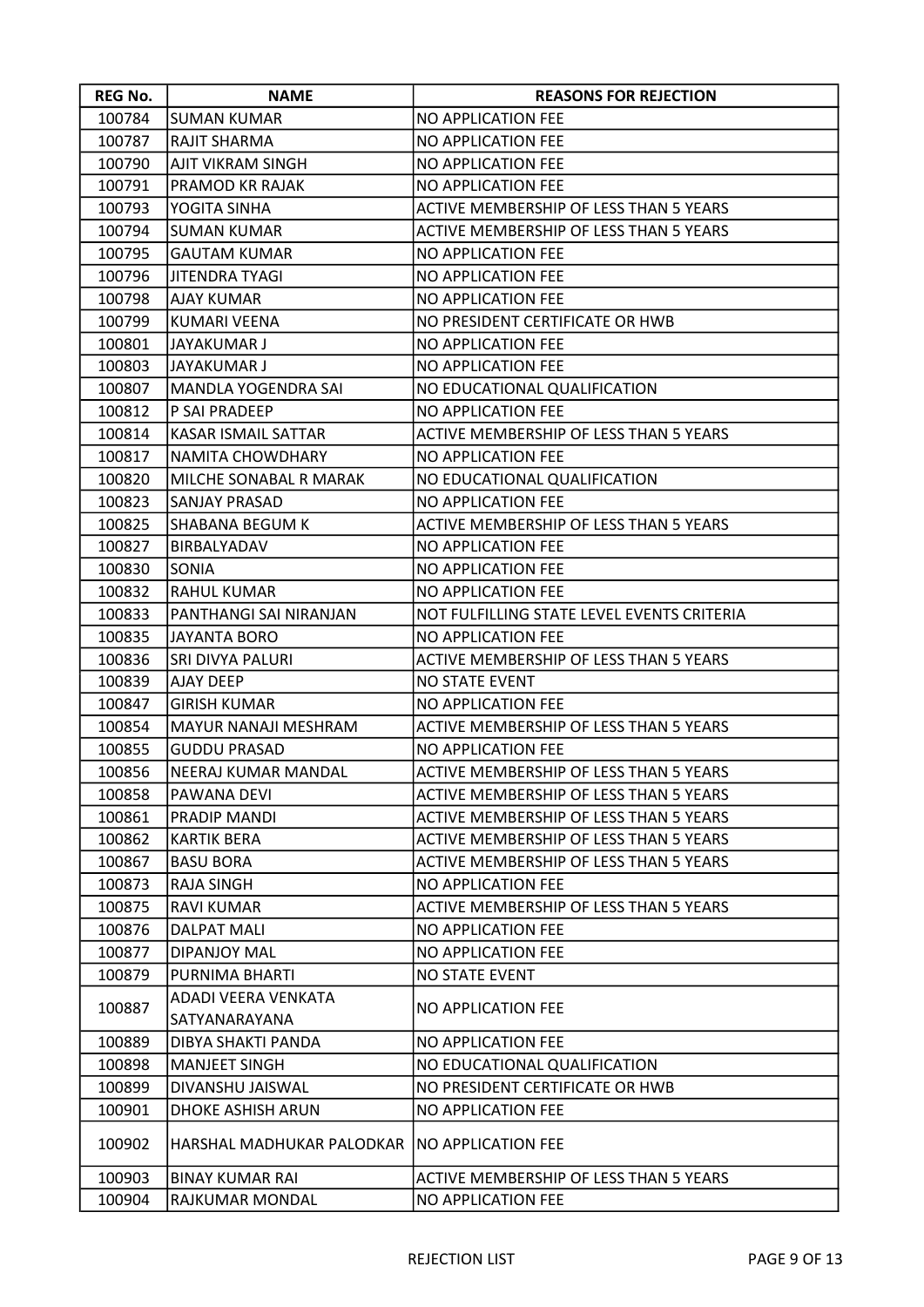| <b>REG No.</b> | <b>NAME</b>                    | <b>REASONS FOR REJECTION</b>           |
|----------------|--------------------------------|----------------------------------------|
| 100905         | SAGAR                          | ACTIVE MEMBERSHIP OF LESS THAN 5 YEARS |
| 100907         | GIDUTURI KIRANKUMAR            | NO APPLICATION FEE                     |
| 100910         | <b>AJAY PRASAD</b>             | NO EDUCATIONAL QUALIFICATION           |
| 100911         | RAJNEESH KUMAR                 | ACTIVE MEMBERSHIP OF LESS THAN 5 YEARS |
| 100912         | PRAVEEN KUMAR                  | NO APPLICATION FEE                     |
| 100913         | <b>MANISH RAWAT</b>            | NO APPLICATION FEE                     |
| 100915         | <b>TIRANGA KUMAR</b>           | NO APPLICATION FEE                     |
| 100917         | <b>DEEPAK KUMAR</b>            | NO PRESIDENT CERTIFICATE OR HWB        |
| 100918         | SIDDHARTH KUDRE                | NO EDUCATIONAL QUALIFICATION           |
| 100919         | <b>BHUPENDRA MESHRAM</b>       | NO APPLICATION FEE                     |
| 100926         | MEGHA AJIPAL RAMTEKE           | NO APPLICATION FEE                     |
| 100931         | RAGHAVENDRA                    | NO NATIONAL EVENT                      |
| 100940         | VIMAL KUMAR                    | NO APPLICATION FEE                     |
| 100941         | <b>VERENDRA SINGH KUSHWAHA</b> | NO APPLICATION FEE                     |
| 100947         | RAUSHAN KUMAR                  | NO APPLICATION FEE                     |
| 100949         | JYOTI PATHAK                   | NO APPLICATION FEE                     |
| 100950         | PARDEEP KUMAR                  | ACTIVE MEMBERSHIP OF LESS THAN 5 YEARS |
| 100958         | SAURABH SHARMA                 | NO APPLICATION FEE                     |
| 100959         | RAM JEEVAN                     | NO APPLICATION FEE                     |
| 100961         | RAM JEEVAN                     | NO NATIONAL EVENT                      |
| 100964         | ADITYA VISHWAKARMA             | NO APPLICATION FEE                     |
| 100982         | VIRENDRA KUMAR YADAV           | OVERAGED                               |
| 100983         | VIRENDRA KUMAR YADAV           | OVERAGED                               |
| 100988         | KRISHAN KUMAR SHARMA           | NO APPLICATION FEE                     |
| 100990         | SANDEEP SHARMA                 | NO APPLICATION FEE                     |
| 100997         | MANOJ KUMAR LODHI              | NO APPLICATION FEE                     |
| 101007         | RATANDEEP KUMAR                | NO APPLICATION FEE                     |
| 101008         | <b>BHUBANESWAR NAIK</b>        | NO APPLICATION FEE                     |
| 101009         | <b>VIKASH KUMAR</b>            | <b>INADEQUATE FEE</b>                  |
| 101011         | RATANDEEP KUMAR                | NO APPLICATION FEE                     |
| 101013         | <b>TANUSHANKAR RAY</b>         | NO APPLICATION FEE                     |
| 101014         | KANNUGALLA PUSHPALATHA         | ACTIVE MEMBERSHIP OF LESS THAN 5 YEARS |
| 101015         | SURENDRA KUMAR                 | NO APPLICATION FEE                     |
| 101017         | <b>MANOJ ORAON</b>             | NO EDUCATIONAL QUALIFICATION           |
| 101020         | <b>MAYUR PRALHAD RAUT</b>      | NO APPLICATION FEE                     |
| 101021         | MAYUR PRALHAD RAUT             | NO APPLICATION FEE                     |
| 101022         | <b>SYAD TOUSIPH HAIDER</b>     | NO APPLICATION FEE                     |
| 101024         | SONU DOM                       | NO APPLICATION FEE                     |
| 101025         | ABHAY KUMAR SHARMA             | NO APPLICATION FEE                     |
| 101026         | SYAD TOUSIPH HAIDER            | NO APPLICATION FEE                     |
| 101030         | RAJARAM YADAV                  | NO APPLICATION FEE                     |
| 101031         | ANIL SHARMA                    | NO NATIONAL EVENT                      |
| 101034         | DIBI HEMBRAM                   | ACTIVE MEMBERSHIP OF LESS THAN 5 YEARS |
| 101040         | <b>SUMEN SINGHA</b>            | ACTIVE MEMBERSHIP OF LESS THAN 5 YEARS |
| 101053         | <b>SUNIL KUMAR YADAV</b>       | NO APPLICATION FEE                     |
| 101056         | <b>RAKESH MEHAR</b>            | NO APPLICATION FEE                     |
| 101068         | ANIRBAN SARDAR                 | NO APPLICATION FEE                     |
| 101076         | <b>SUPRITA</b>                 | NO APPLICATION FEE                     |
| 101077         | <b>ANTHONI BANJARE</b>         | ACTIVE MEMBERSHIP OF LESS THAN 5 YEARS |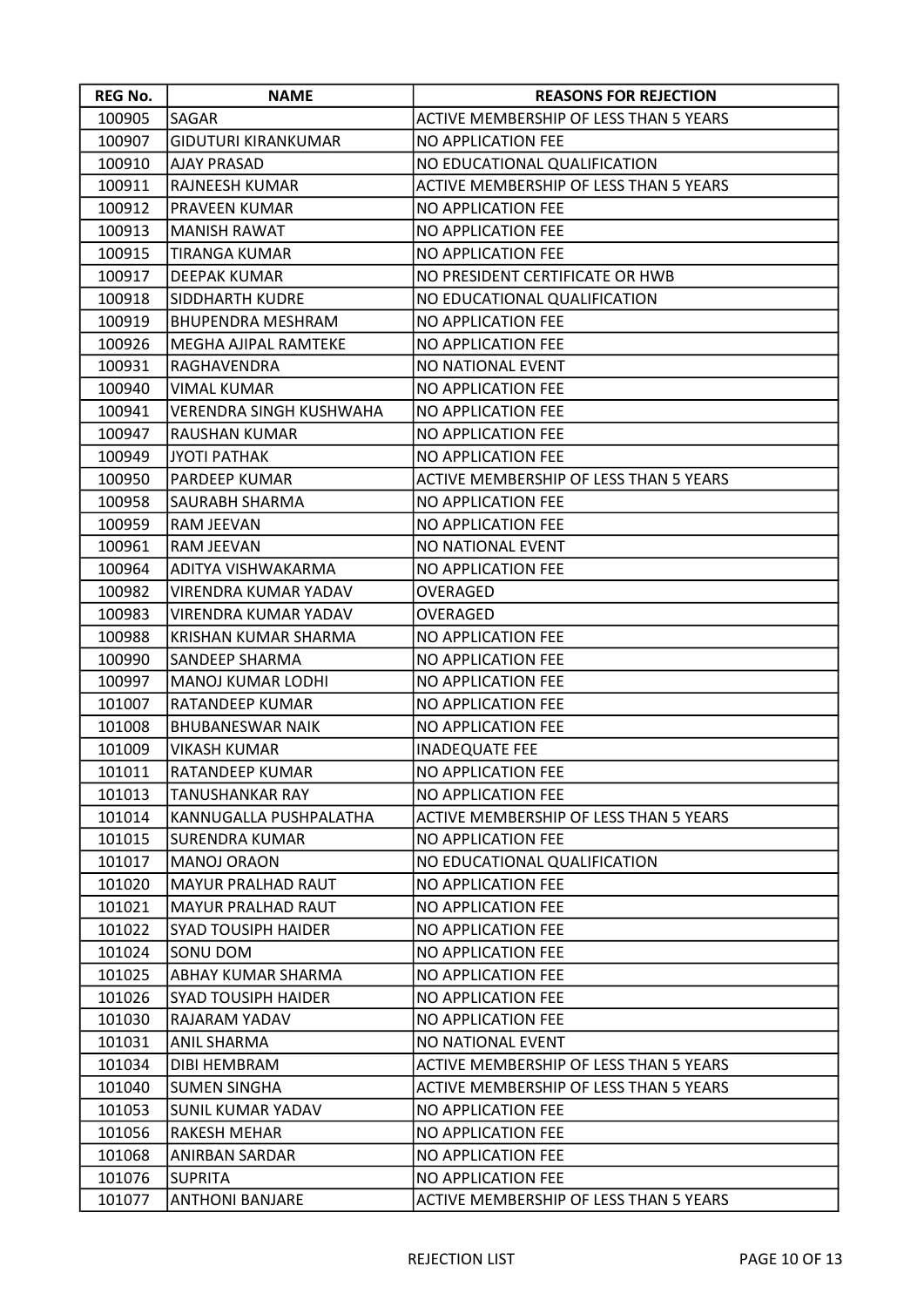| <b>REG No.</b> | <b>NAME</b>               | <b>REASONS FOR REJECTION</b>                  |
|----------------|---------------------------|-----------------------------------------------|
| 101079         | <b>SURENDER</b>           | NOT FULFILLING NATIONAL LEVEL EVENTS CRITERIA |
| 101081         | <b>KALLAN</b>             | NO APPLICATION FEE                            |
| 101083         | <b>KALLAN</b>             | <b>NO APPLICATION FEE</b>                     |
| 101085         | <b>SHAIKH MUNIR</b>       | NO APPLICATION FEE                            |
| 101086         | RANJIT DAM                | NO APPLICATION FEE                            |
| 101088         | <b>KALLAN</b>             | NO APPLICATION FEE                            |
| 101090         | KALAVALAPLLI HARIKRISHNA  | NO APPLICATION FEE                            |
| 101092         | <b>KALLAN</b>             | NO PRESIDENT CERTIFICATE OR HWB               |
| 101103         | ARUN KUMAR SINGH          | NO APPLICATION FEE                            |
| 101104         | ARUN KUMAR SINGH          | NO APPLICATION FEE                            |
| 101107         | SANTRAM MAURYA            | <b>NO STATE EVENT</b>                         |
| 101108         | QAMARUZZAMA               | ACTIVE MEMBERSHIP OF LESS THAN 5 YEARS        |
| 101111         | SANTRAM MAURYA            | NO STATE EVENT                                |
| 101113         | ANUPAMA TANTUBAI          | NO EDUCATIONAL QUALIFICATION                  |
| 101115         | <b>SHAMMIRAHMAD</b>       | NO APPLICATION FEE                            |
| 101116         | <b>JOY RATAN DAS</b>      | NO APPLICATION FEE                            |
| 101130         | <b>KUMPA RAM</b>          | NO APPLICATION FEE                            |
| 101132         | <b>SURAJ CHAND GAUTAM</b> | NO APPLICATION FEE                            |
| 101133         | <b>MANOJ KUMAR</b>        | NO APPLICATION FEE                            |
| 101139         | P C DINESH                | NO APPLICATION FEE                            |
| 101153         | FHAKEERAPPA TIMMAPUR      | NO APPLICATION FEE                            |
| 101158         | MADHAV SHARMA             | <b>NO APPLICATION FEE</b>                     |
| 101159         | HIMANSHU KUMAR MISHRA     | NO APPLICATION FEE                            |
| 101164         | YASPAL HOODA              | NO APPLICATION FEE                            |
| 101165         | RAMESH BARIA              | NO APPLICATION FEE                            |
| 101166         | <b>AMIT AGARWAL</b>       | NO APPLICATION FEE                            |
| 101168         | RAMESH BARIA              | NO APPLICATION FEE                            |
| 101169         | JAGADEESH                 | NO APPLICATION FEE                            |
| 101171         | <b>MANISHA VERMA</b>      | ACTIVE MEMBERSHIP OF LESS THAN 5 YEARS        |
| 101176         | <b>GURVINDER KAUR</b>     | <b>NO APPLICATION FEE</b>                     |
| 101177         | <b>ARMAN KHAN</b>         | NO EDUCATIONAL QUALIFICATION                  |
| 101178         | BADIUJJAMA                | ACTIVE MEMBERSHIP OF LESS THAN 5 YEARS        |
| 101180         | <b>VIVEK KUMAR</b>        | NO APPLICATION FEE                            |
| 101181         | SAILESH KUMAR SHANKAR     | NO APPLICATION FEE                            |
| 101183         | AADIL                     | NO NATIONAL EVENT                             |
| 101184         | SAILESH KUMAR SHANKAR     | NO APPLICATION FEE                            |
| 101190         | <b>RUPESH KUMAR</b>       | NO APPLICATION FEE                            |
| 101192         | PARDEEP JASPAL            | NOT FULFILLING STATE LEVEL EVENTS CRITERIA    |
| 101193         | SHUBHANKAR KUMAR          | NO APPLICATION FEE                            |
| 101194         | <b>GOSULA NAGARJUNA</b>   | NO APPLICATION FEE                            |
| 101195         | <b>HARIOM MEENA</b>       | NO APPLICATION FEE                            |
| 101196         | N A VIKNESH               | NO NATIONAL EVENT                             |
| 101202         | NG AKASH SINGH            | NO APPLICATION FEE                            |
| 101203         | <b>REKHA KUMARI</b>       | NO APPLICATION FEE                            |
| 101208         | <b>ABHISHEK KALAWAT</b>   | NO NATIONAL EVENT                             |
| 101211         | NEERAJ CHOUHAN            | NO APPLICATION FEE                            |
| 101214         | <b>KAMLESH KUMAR</b>      | NO NATIONAL EVENT                             |
| 101217         | NARESH BAIRWA             | <b>NO STATE EVENT</b>                         |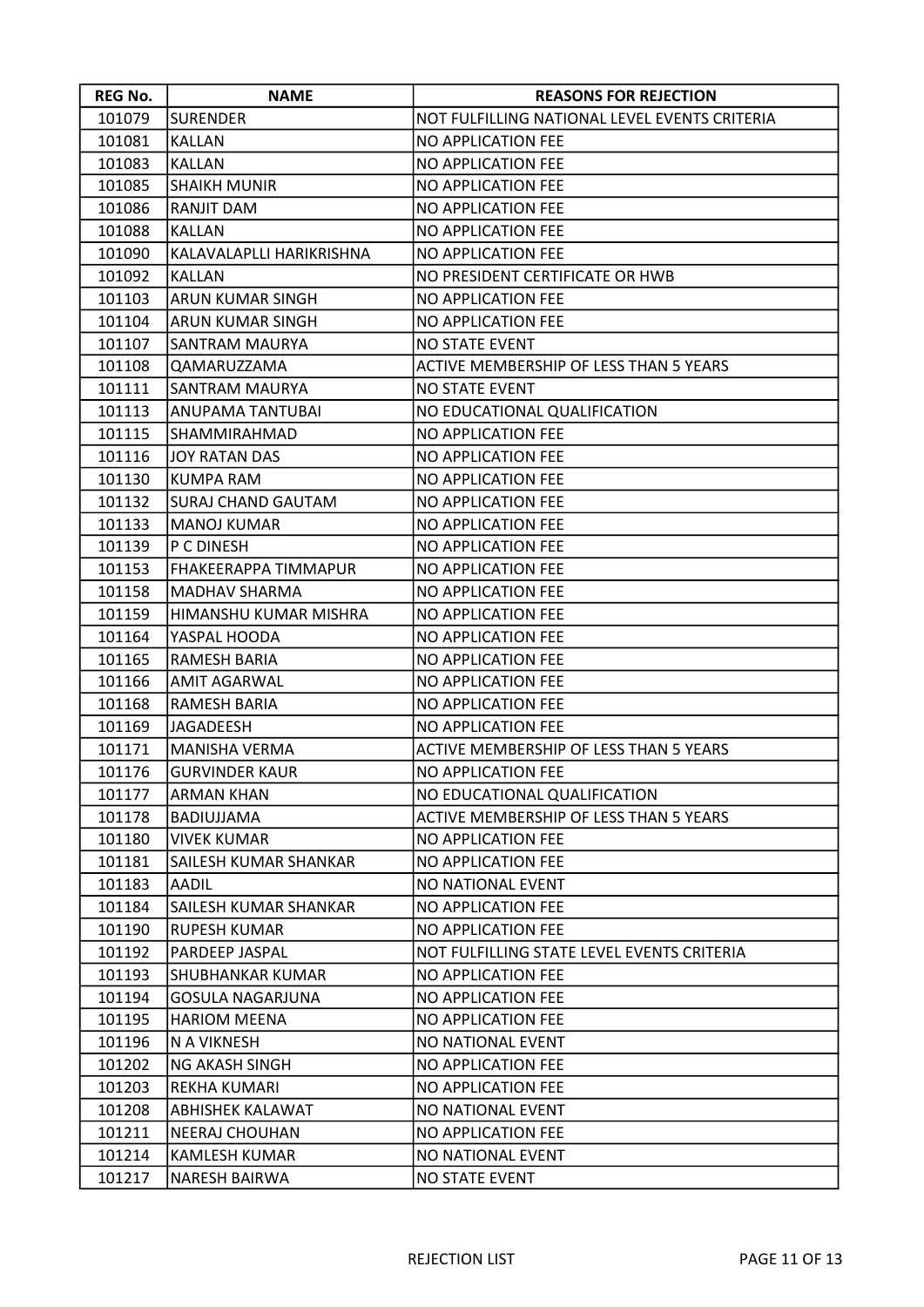| <b>REG No.</b> | <b>NAME</b>                | <b>REASONS FOR REJECTION</b>                   |
|----------------|----------------------------|------------------------------------------------|
|                |                            | NOT FULFILLING NATIONAL AND STATE LEVEL EVENTS |
| 101218         | <b>GIRIJA P</b>            | <b>CRITERIA</b>                                |
| 101232         | <b>SHUBHAM SINGH</b>       | NO APPLICATION FEE                             |
| 101235         | SAIFULLA SHEIKH            | NO APPLICATION FEE                             |
| 101236         | <b>SHUBHAM SINGH</b>       | NO APPLICATION FEE                             |
| 101237         | LAKSHAY KUMAR              | NO APPLICATION FEE                             |
| 101240         | ROHITASHVA BUNKAR          | ACTIVE MEMBERSHIP OF LESS THAN 5 YEARS         |
| 101241         | <b>MADAN CHAUHAN</b>       | NO APPLICATION FEE                             |
| 101242         | DEEPAN M                   | NO APPLICATION FEE                             |
| 101243         | <b>MADAN CHAUHAN</b>       | NO APPLICATION FEE                             |
| 101244         | NARENDRA KUMAR BHAMU       | NO NATIONAL EVENT                              |
| 101245         | <b>KAUSAR HUSSAIN</b>      | NO APPLICATION FEE                             |
| 101246         | RATHOD DIPAKBHAI           | NO APPLICATION FEE                             |
| 101247         | <b>ARJUN KUMAR</b>         | <b>NO STATE EVENT</b>                          |
| 101248         | <b>KANTA</b>               | NO APPLICATION FEE                             |
| 101249         | <b>MAHAVAR MANISHKUMAR</b> | NO APPLICATION FEE                             |
| 101250         | PALAKONDA DEEPAK           | NO APPLICATION FEE                             |
| 101252         | AVNEESH SHARMA             | NO APPLICATION FEE                             |
| 101253         | <b>AVNEESH SHARMA</b>      | ACTIVE MEMBERSHIP OF LESS THAN 5 YEARS         |
| 101254         | ISUNITA                    | NO APPLICATION FEE                             |
| 101256         | <b>VENKATESH N R</b>       | NO APPLICATION FEE                             |
| 101258         | MATTAPARTHI SATYANARAYANA  | <b>NO APPLICATION FEE</b>                      |
| 101259         | <b>KANTA</b>               | NO APPLICATION FEE                             |
| 101260         | INUMARTHI RAMA BHADRA RAO  | <b>NO APPLICATION FEE</b>                      |
| 101261         | INUMARTHI RAMA BHADRA RAO  | NO APPLICATION FEE                             |
| 101262         | <b>INDRA JEET</b>          | NO APPLICATION FEE                             |
| 101264         | <b>APURBA DAS</b>          | NO APPLICATION FEE                             |
| 101267         | <b>MUNESH KUMAR SAINI</b>  | ACTIVE MEMBERSHIP OF LESS THAN 5 YEARS         |
| 101269         | <b>SHARMA SANGITA</b>      | NO APPLICATION FEE                             |
| 101271         | <b>KAUSAR HUSSAIN</b>      | ACTIVE MEMBERSHIP OF LESS THAN 5 YEARS         |
| 101272         | <b>MANOJ KUMAR</b>         | NO APPLICATION FEE                             |
| 101277         | <b>SUNILKUMAR</b>          | NO APPLICATION FEE                             |
| 101283         | <b>GOWTHAM N</b>           | NO APPLICATION FEE                             |
| 101286         | ROKADE OMKAR TANAJI        | NO APPLICATION FEE                             |
| 101287         | ROKADE OMKAR TANAJI        | ACTIVE MEMBERSHIP OF LESS THAN 5 YEARS         |
| 101288         | <b>UJJAVAL KANT</b>        | ACTIVE MEMBERSHIP OF LESS THAN 5 YEARS         |
| 101289         | <b>RAMBHAROSH</b>          | ACTIVE MEMBERSHIP OF LESS THAN 5 YEARS         |
| 101292         | <b>BABLU KUMAR</b>         | ACTIVE MEMBERSHIP OF LESS THAN 5 YEARS         |
| 101293         | RAMBHAROSH                 | ACTIVE MEMBERSHIP OF LESS THAN 5 YEARS         |
| 101296         | DHARMENDRA KUMAR           | ACTIVE MEMBERSHIP OF LESS THAN 5 YEARS         |
| 101298         | <b>SHOBHA MOGA</b>         | NOT FULFILLING STATE LEVEL EVENTS CRITERIA     |
| 101299         | DEEPANKAR BHARGAVA         | NO PRESIDENT CERTIFICATE OR HWB                |
| 101300         | <b>INDU SHEKHAR</b>        | ACTIVE MEMBERSHIP OF LESS THAN 5 YEARS         |
| 101306         | <b>MANISH SHARMA</b>       | NO EDUCATIONAL QUALIFICATION                   |
| 101312         | <b>SAGAR BALIYAN</b>       | NO NATIONAL EVENT                              |
| 101313         | <b>PRADEEP KUMAR</b>       | NO NATIONAL EVENT                              |
| 101315         | SOUMAJIT SHARMA            | NO EDUCATIONAL QUALIFICATION                   |
| 101316         | <b>ABHINABA SARKAR</b>     | NO EDUCATIONAL QUALIFICATION                   |
| 101318         | <b>DEVENDER</b>            | NOT FULFILLING STATE LEVEL EVENTS CRITERIA     |